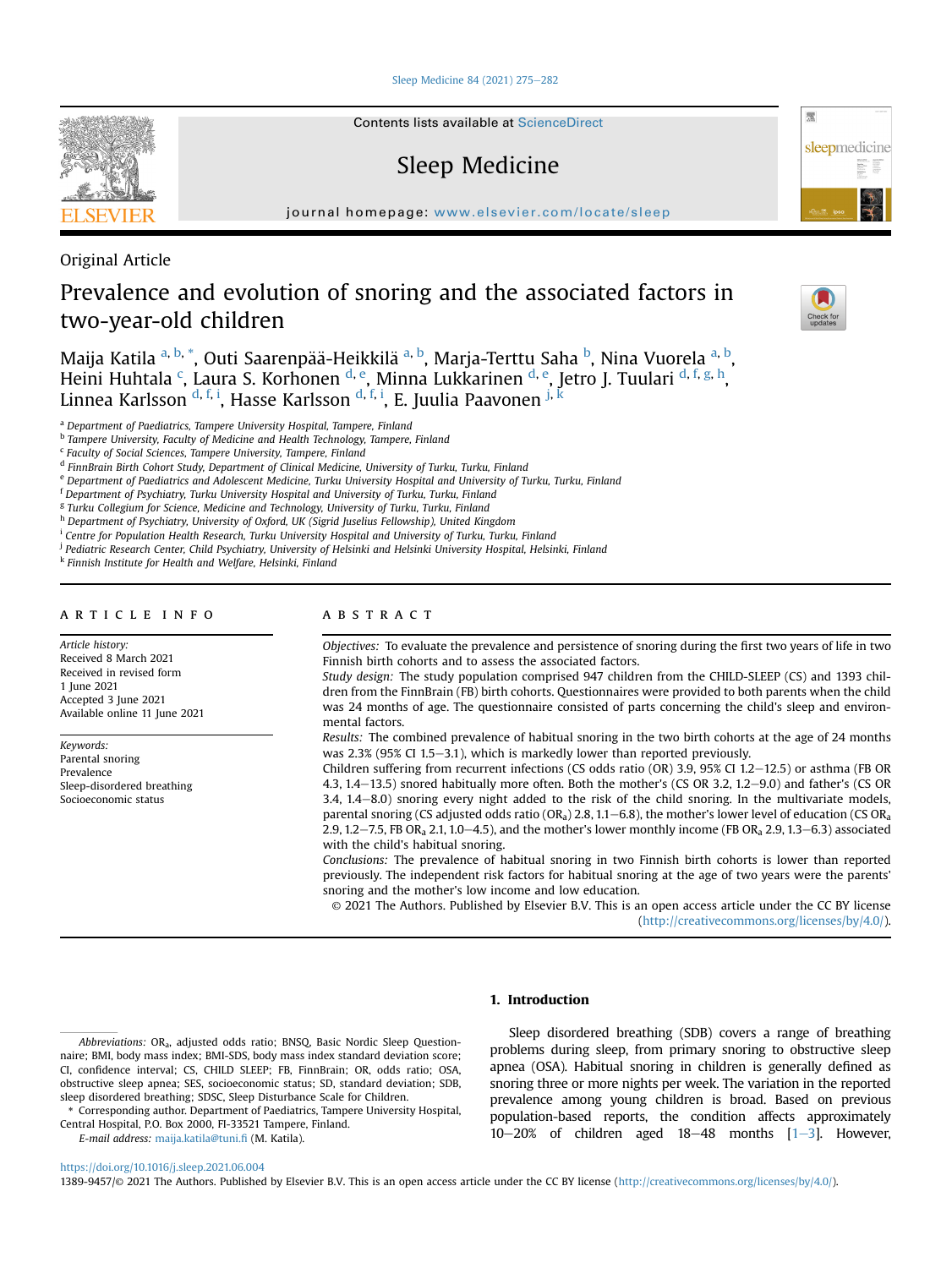approximately 10 years ago Liukkonen et al. reported a moderately lower habitual snoring prevalence of 6% among 1471 Finnish preschool-aged children in a questionnaire survey [[4](#page-6-1)]. This inconsistency may partly be due to the variety in the definition of habitual snoring or the different prevalence of risk factors for snoring in the study populations. In addition, there are actual differences in study samples based on ethnicity. Reported studies on the prevalence of snoring have mostly focused on school aged children. There is clearly lesser data available concerning toddlers' SDB and most of these studies concern are relatively old or concern infants aged less than one year  $[1,3,5-10]$  $[1,3,5-10]$  $[1,3,5-10]$  $[1,3,5-10]$  $[1,3,5-10]$ . Furthermore, longitudinal studies describing the persistence and evolution of snoring during early childhood are infrequent [[1](#page-6-0)[,3\]](#page-6-2).

The most common cause of children's snoring and OSA is large adenoids or tonsils blocking the upper airway. During adolescence, obesity has an important role in causing obstructive sleep disordered breathing [[11\]](#page-6-4). Whether obesity plays a role in SDB in earlier childhood needs to be established considering that the number of overweight young children is increasing. Between the ages of 2 and 6 years, 24% of boys and 14% of girls are estimated to be overweight in Finland [\[12\]](#page-6-5).

Snoring and OSA have been associated with a higher frequency of upper respiratory infections  $[13]$  $[13]$  and allergic diseases  $[14,15]$  $[14,15]$  during childhood. Children with gastroesophageal reflux disease seem to have a higher risk for snoring [\[16\]](#page-6-9). In addition, male sex [\[2](#page-6-10),[13,](#page-6-6)[17,](#page-6-11)[18\]](#page-6-12), parental snoring  $[17-19]$  $[17-19]$  $[17-19]$  $[17-19]$  $[17-19]$ , and passive smoking  $[17,19-21]$  $[17,19-21]$  $[17,19-21]$  $[17,19-21]$  have been reported to add to the risk of snoring among infants and toddlers.

The association between snoring and OSA and lower socioeconomic status (SES) has been well established [\[2](#page-6-10)[,22](#page-6-14)[,23](#page-6-15)]. In a Swedish study, a low level of familial income and parental education increased the risk of SDB [\[22](#page-6-14)]. Living in socio-economically disadvantaged neighborhoods in New Zealand and Canada added to the risk of habitual snoring among children under school age [[2](#page-6-10)[,23](#page-6-15)].

Even if snoring corresponds to an intermittent and partial obstruction of the airway and represents the milder end of the SDB spectrum, it is not a benign condition. Besides OSA, studies provide evidence that snoring is also associated with elevated blood pressure and neurocognitive and behavioral disturbances  $[2,24-27]$  $[2,24-27]$  $[2,24-27]$  $[2,24-27]$  $[2,24-27]$ . In addition, Li et al. found that more than one-third of snoring school-aged children progressed to OSA after a follow-up period of four years [[28\]](#page-6-17). Considering the reported disadvantageous consequences of snoring already in childhood, it is essential for physicians to ask parents about snoring and routinely also screen the milder forms of SDB.

Compared to toddlers, the prevalence of habitual snoring during infancy has been estimated to be somewhat lower, ie, about 5.0 $-6.6\%$  [[9,](#page-6-18)[29,](#page-6-19)[30](#page-6-20)], although some studies report a prevalence of  $9-14\%$  [\[1,](#page-6-0)[6](#page-6-21)]. We have previously reported that the prevalence rates of snoring at the age of three and eight months are as low as 3.2% and 3.0%, respectively [\[19](#page-6-13)]. However, it is not known whether Finnish children have a persistent low risk for habitual snoring, nor is it known what causes the low snoring prevalence in Finland. In addition, the reports of young children's snoring from European countries are scarce and longitudinal information not available. The objective of this study was to examine the current prevalence and persistence of snoring during the first two years of life and the associated factors. Gathering updated information is highly valuable, taking into account the well-characterized changes in the currency of risk factors for SDB as they may exert direct influences on the prevalence of snoring as well.

#### 2. Methods

#### 2.1. Study design and population

This study was conducted within two prospective, populationbased birth cohort studies, CHILD-SLEEP (CS) [\[31](#page-6-22)] and FinnBrain (FB) [[32](#page-6-23)]. The original sample was composed of 1679 families from the CS birth cohort and 3808 families from the FB cohort.

Recruitment of the CS cohort took place in Pirkanmaa Hospital District, Finland. The study protocol was approved by the Ethics Committee of Pirkanmaa Hospital District on March 9, 2011 (number R11032). The infants were born between April 2011 and February 2013. The baseline questionnaire was sent by mail to the parents before the babies were born, and the follow-up measurements took place at several time points. Questionnaires were provided to both mothers and fathers. The questionnaire concerning the child was filled out by the parents together. As the questionnaire was sent only to the Finnish-speaking population, the ethnic background of the participants is Finnish. The details of the recruitment procedure have been reported previously [\[31](#page-6-22)].

From the CS cohort, 950 families out of 1679 originally recruited families responded to the 24-month questionnaire concerning the child health and sleep, yielding a response rate of 56.8%. In 3 (0.3%) cases, the family did not answer the question about snoring. These cases were excluded from further analysis, leaving 947 (56.4%) families.

The FB cohort was a population-based sample gathered in Southwest Finland. A more detailed description of the characteristics of the sample and the recruitment process have been described previously [[33\]](#page-6-24). The sample was recruited between December 2011 and April 2015 at maternal welfare clinics in a geographically defined area, comprising all women eventually referred to give birth at Turku University Hospital in the Southwest Finland Hospital District and the Åland Islands in Finland. The recruitment took place at the pregnancy ultrasound scan at gestational week 12. The study inclusion criteria were a sufficient knowledge of Finnish or Swedish and a normal ultrasound screening result. Initially, a total of 3808 mothers and 2623 fathers participated. At the child age of 24 months, 1454 families out of 3808 initially recruited families responded to the 24-months questionnaire, so the response rate was 38.2%. There were 61 (4.2%) responses missing information on the child's snoring status, leaving 1393 (36.6%) children in the final sample.

#### 2.2. Questionnaire

In both cohorts, the parents filled in the first questionnaires before labor. In the CS cohort, the follow-up questionnaire was sent to the families when the child was three months, eight months, and 24 months old. The time points for the follow-up questionnaires in the FB cohort were six, 12, and 24 months after the child was born. The questionnaire consisted of parts concerning the child's sleep and environmental factors that may affect sleep.

The sleep questionnaires included questions from four screening tools: the Basic Nordic Sleep Questionnaire (BNSQ) [\[34\]](#page-6-25), the Brief Infant Sleep Questionnaire [[35](#page-7-0)], the Infant Sleep Questionnaire [[36\]](#page-7-1), and the Sleep Disturbance Scale for Children (SDSC) [[37\]](#page-7-2).

The SDSC [\[37\]](#page-7-2) is a rating scale developed for the evaluation of sleep disorders in children. This questionnaire is divided into six subscales, including disorders of initiating and maintaining sleep, sleep-disordered breathing, disorders of arousal/nightmares, sleep-wake transition disorders, disorders of excessive somnolence, and sleep hyperhidrosis. In the CS cohort, the questionnaires at every measurement point included the SDSC scale. In the FB cohort, only the 24-month questionnaire comprised the questions of the SDSC scale.

To assess sleep-disordered breathing, we used questions from the SDSC scale's sleep disordered subscale. The answer options were always (daily), often (3-5 times per week), sometimes (once or twice per week), occasionally (once or twice per month or less), and never. In the analyses, we combined the frequency of snoring into a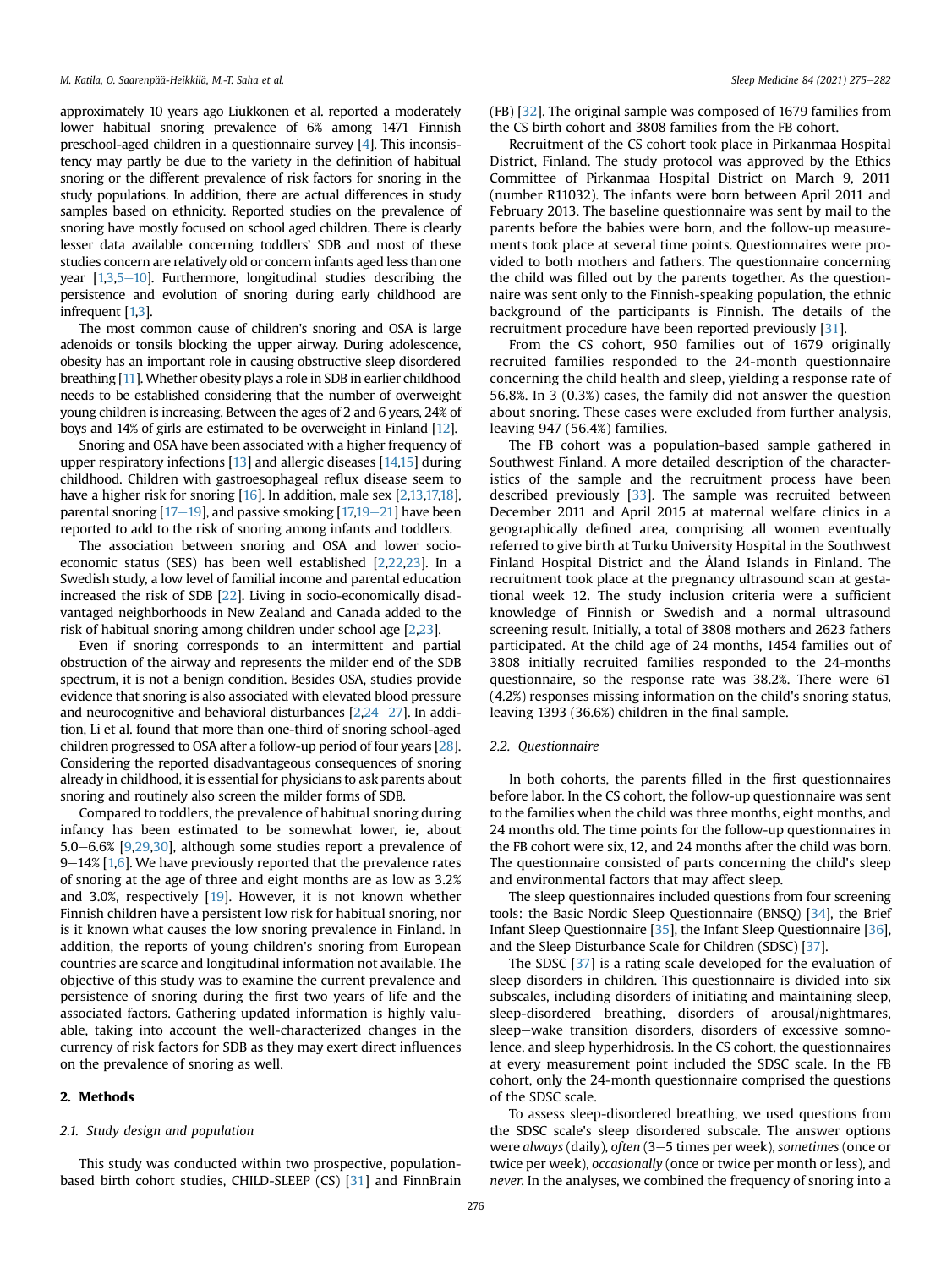dichotomy as follows: habitual snorers, meaning snoring at least three nights per week, versus the others.

The total sleep time was calculated from the answers of the following questions: "What time does your child fall asleep?" and "What time does your child wake up?" The question "Has your child had recurrent infections?" was included in the 24-month questionnaire in both cohorts. This question was applied as a method to determine the children suffering from recurrent infections, because no absolute consensus exists on the number of infections per year that would define recurrent infections [\[38\]](#page-7-3). The frequency of parents' snoring was gathered from the questions of the BNSQ at the end of the pregnancy.

There were some variations in the questionnaires of the CS and FB cohorts. Information on whether the child was being breastfed or having only formula was available from the first three months of life in the CS cohort and the first four months in the FB cohort. In the CS cohort, we compared those parents who answered smoking today or less than six months ago in the 24-month questionnaire to those who had last smoked more than six months ago or had never smoked. In the FB cohort, we had information on whether the parent was smoking when the child was one year old. This information on smoking was gathered only from a subsample comprising 275 mothers and 168 fathers. In the CS cohort, the parental monthly income was inquired at the end of the pregnancy, whereas in the FB cohort, the information was gathered at the beginning of the pregnancy. Information on the parents' BMI was available from the 24-month questionnaire in the CS cohort and the 12-month questionnaire in the FB cohort.

#### 2.3. Growth

The growth charts were collected from well-baby clinics. The body mass index standard deviation score (BMI-SDS) at the child age of two years was calculated based on Finnish growth references [[39\]](#page-7-4). We used standardized Finnish classifications of overweight and obesity based on BMI-SDS information and combined classes into the dichotomy as follows: children with obesity or severe obesity versus overweight, normal weight, or underweight children [\[39](#page-7-4)].

#### 2.4. Statistical analysis

Frequency analyses were performed first separately for both birth cohorts. We reported prevalence rates with 95% confidence intervals separately for the two cohorts and jointly. We also analyzed longitudinally the prevalence of persistent snoring. There were 856 children in the CS cohort with complete data on snoring from all three measurement points at three, eight, and 24 months. The positive and negative predictive values were calculated to evaluate the probability of snoring at eight and 24 months based on the child's snoring status at the age of three months. Next, we evaluated how snoring was related to parent-reported background factors. The comparisons were based on t-tests or the chi-squared test depending on the type of variable to be analyzed. The first logistic regression model was constructed in order to study which of the risk factors were significantly related to snoring when controlling for the children's age, sex, prevalence of asthma, and recurrent cycle of infections. The second model included the first model plus the maternal smoking status.

#### 3. Results

The prevalence rates of snoring at the age of two years are shown in [Fig. 1.](#page-2-0)

In the CHILD-SLEEP birth cohort, the prevalence of habitual snoring was  $2.4\%$  (95% CI 1.6–3.2). There were five children snoring every night based on the parental report. Some  $9.2\%$  (7.7–10.7) of the children snored at least weekly. There were 615 (64.9%, 61.9–67.9) children not snoring at all. In the FinnBrain cohort, the snoring prevalence was as low as in the CS cohort ([Fig. 1](#page-2-0)). There were 31 children  $(2.2\%, 1.4-3.0)$  snoring habitually, and only six of them snored every night. The prevalence of weekly snoring in the FB cohort was  $8.3\%$  (6.9–9.8). There were 905 children (65.0%,  $62.5 - 67.5$ ) who did not snore at all at the age of two years.

The combined prevalence of habitual snoring in these two birth cohorts was  $2.3\%$  (1.5-3.1).

In the CS cohort, there were 856 children whose SDSC scaling was available for every measurement point (see [Fig. 2\)](#page-3-0).

There were only six children (0.7%) snoring habitually throughout the first two years of life, ie, at the age of three, eight, and 24 months. Some 2.5% of the children  $(N = 21)$  snored at least once a week at all three measurement points. Of the 23 habitually snoring children, almost all had snored already previously. Only two children snored for the first time at 24 months. The remainder of the two-year-old habitual snorers snored at least occasionally at one or two additional measurement points. Of the 856 children, 47.0% ( $N = 402$ ) did not snore at any measurement point.

When the infant snored at the age of three months, the positive predictive value of snoring at eight and 24 months was 84.6%  $(56.6-95.9)$  and  $63.6%$   $(37.1-83.8)$ , respectively. The children not snoring at all during infancy seemed to have a persistent low risk for habitual snoring subsequently, as the negative predictive values were 98.3% (97.2-99.0) at eight months and 98.3% (96.8-99.2) at 24 months.

The associations of selected background factors and snoring are shown in [Tables 1 and 2.](#page-3-1)

The parents reported six children with chronic illnesses potentially affecting the snoring status in the CS cohort [Goldenhar syndrome, Down syndrome, cleft palate, craniosynostosis, developmental disability  $(N = 2)$ ] and nine children in the FB cohort (Beckwith-Wiedemann syndrome, Kabuki syndrome, Malan syndrome, Turner syndrome, Poland syndrome, laryngomalacia, scaphocephaly, tp63 gene mutation, neurometabolic syndrome). All the analyses were carried out excluding the children with illnesses, and the results remained virtually the same.

There were no statistically significant differences in the age, weight, height, BMI-SDS, gestational age, or total sleep time based on the parental reports between the habitually snoring children and the other children in either cohort. When analyzing the dichotomies "overweight" and "obesity" in the CS cohort, there was no significant difference between the weight status of snorers and the controls. However, in the FB cohort, there was a significantly

<span id="page-2-0"></span>

Fig. 1. Parent-reported snoring prevalence (%) for 24-month-old children. The bars display standard errors.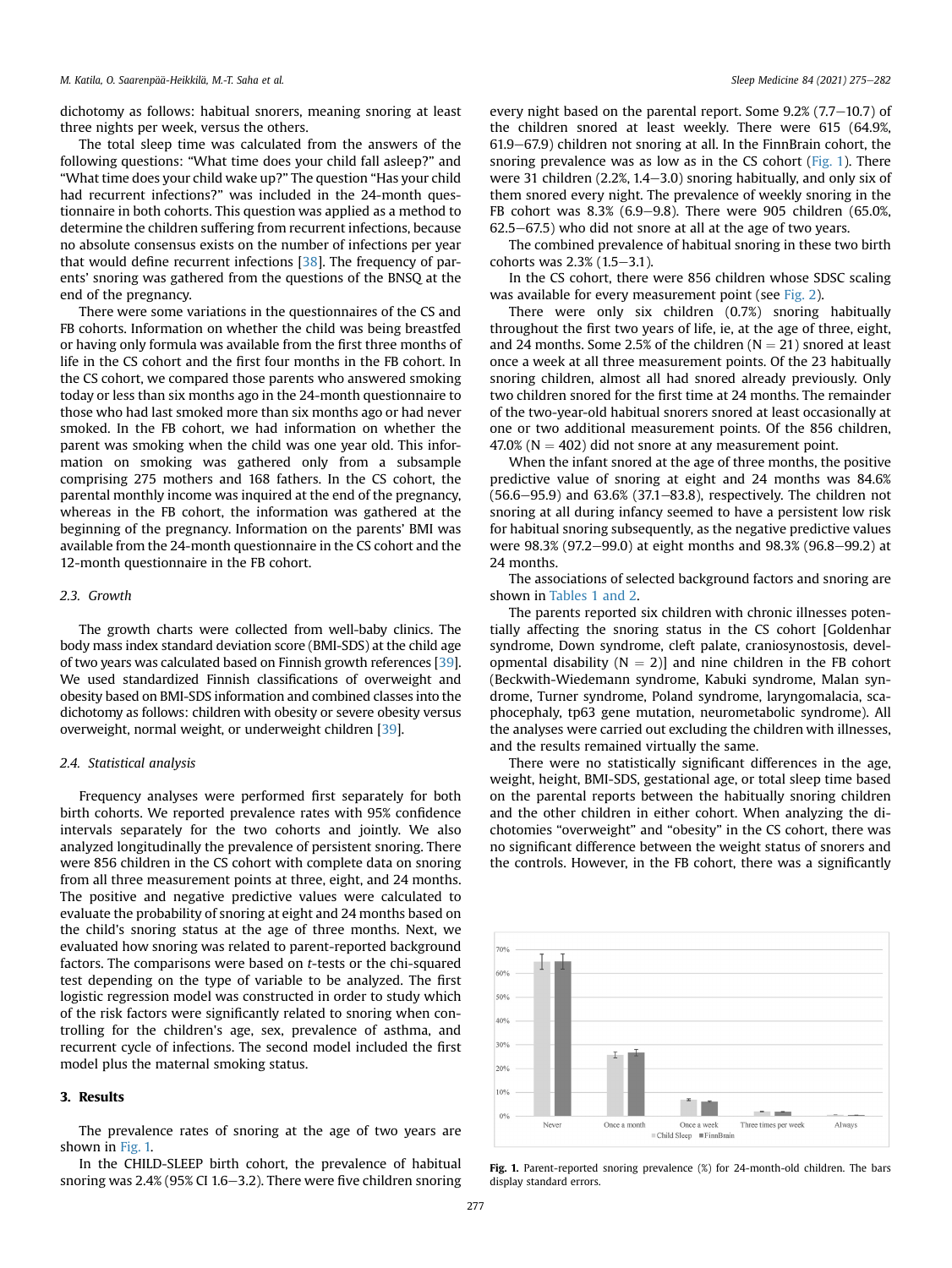<span id="page-3-0"></span>

Fig. 2. Snoring at the age of 24 months ( $N = 856$ ) and evolution of parent-reported snoring during the first two years of life in the CS cohort.

#### <span id="page-3-1"></span>Table 1 The associations of parent-reported child's background factors and snoring.

|                                                                                                                                                             | Child sleep $N = 947$                     |                                                   |                                             |                                                    |                                                                                                                                                                 |                                                             | FinnBrain $N = 1393$                                          |                                      |                                         |                                      |                                                                                                                    |                                           |
|-------------------------------------------------------------------------------------------------------------------------------------------------------------|-------------------------------------------|---------------------------------------------------|---------------------------------------------|----------------------------------------------------|-----------------------------------------------------------------------------------------------------------------------------------------------------------------|-------------------------------------------------------------|---------------------------------------------------------------|--------------------------------------|-----------------------------------------|--------------------------------------|--------------------------------------------------------------------------------------------------------------------|-------------------------------------------|
|                                                                                                                                                             | Controls<br>$N = 924$                     |                                                   | Snorers<br>$N = 23$                         |                                                    | p-value                                                                                                                                                         |                                                             | Controls<br>$N = 1362$                                        |                                      | Snorers<br>$N = 31$                     |                                      | p-value                                                                                                            |                                           |
|                                                                                                                                                             | Mean                                      | SD                                                | Mean                                        | <b>SD</b>                                          |                                                                                                                                                                 |                                                             | Mean                                                          | SD                                   | Mean                                    | <b>SD</b>                            |                                                                                                                    |                                           |
| Age (yrs)<br>Weight (kg)<br>Height (cm)<br>BMI<br><b>BMI-SDS</b>                                                                                            | 2.06<br>12.35<br>86.61<br>16.37<br>0.07   | 0.12<br>1.90<br>6.26<br>1.29<br>1.06              | 2.10<br>12.65<br>87.25<br>16.55<br>0.26     | 0.14<br>1.89<br>5.45<br>1.44<br>1.06               | 0.109<br>0.483<br>0.652<br>0.550<br>0.505                                                                                                                       |                                                             | 2.05<br>12.67<br>87.81<br>16.41<br>0.10                       | 0.05<br>1.47<br>3.67<br>1.45<br>1.10 | 2.05<br>13.06<br>88.12<br>16.86<br>0.36 | 0.04<br>1.85<br>3.21<br>1.87<br>1.32 | 0.687<br>0.164<br>0.664<br>0.116<br>0.214                                                                          |                                           |
| Gestational age (wk)<br>Total sleep time (hr)                                                                                                               | 40.03<br>11.87                            | 1.27<br>0.87                                      | 39.88<br>11.65                              | 1.06<br>1.01                                       | 0.607<br>0.238                                                                                                                                                  |                                                             | 39.75<br>10.71                                                | 1.65<br>0.87                         | 39.76<br>10.85                          | 1.67<br>0.83                         | 0.976<br>0.369                                                                                                     |                                           |
|                                                                                                                                                             | n                                         | $\%$                                              | n                                           | $\%$                                               | OR (95% CI)                                                                                                                                                     | <i>p</i> -value                                             | n                                                             | $\%$                                 | n                                       | %                                    | OR (95% CI)                                                                                                        | p-value                                   |
| Male sex<br>Overweight<br>Obesity<br>Only formula in the first months <sup>a</sup><br>Use pacifier at the age of two years<br>Milk allergy<br>Other allergy | 486<br>120<br>21<br>98<br>182<br>30<br>63 | 52.6<br>13.0<br>2.3<br>10.6<br>19.7<br>3.2<br>6.8 | 13<br>4<br>$\mathbf{1}$<br>5<br>5<br>2<br>3 | 56.5<br>17.4<br>4.3<br>21.7<br>21.7<br>8.7<br>13.0 | $1.17(0.51 - 2.69)$<br>$1.41(0.47 - 4.22)$<br>$1.96(0.25 - 15.18)$<br>$2.34(0.85 - 6.45)$<br>$1.11(0.41 - 3.05)$<br>$2.72(0.67 - 11.12)$<br>$2.00(0.61 - 6.57)$ | 0.833<br>0.528<br>0.421<br>0.095<br>0.792<br>0.180<br>0.212 | 728<br>277<br>54<br>48<br><b>NA</b><br><b>NA</b><br><b>NA</b> | 53.5<br>20.3<br>4.0<br>3.5           | 23<br>7<br>6<br>2                       | 74.2<br>22.6<br>19.4<br>6.5          | $2.46(1.11 - 5.46)$<br>$1.14(0.49 - 2.68)$<br>$5.81(2.29 - 14.76)$<br>$1.89(0.44 - 8.14)$                          | 0.028<br>0.821<br>0.002<br>0.307          |
| Allergic rhinitis<br>Atopic dermatitis<br>Asthma<br>Recurrent cycle of infections<br>Gastroesophageal reflux                                                | <b>NA</b><br><b>NA</b><br>16<br>32<br>15  | 1.7<br>3.5<br>1.6                                 | $\mathbf{1}$<br>3<br>$\bf{0}$               | 4.3<br>13.0<br>0                                   | $2.48(0.36 - 17.40)$<br>$3.91(1.22 - 12.54)$<br><b>NA</b>                                                                                                       | 0.344<br>0.049<br>1.000                                     | 14<br>289<br>31<br>151<br>8                                   | 1.0<br>21.1<br>2.3<br>11.1<br>0.6    | 1<br>11<br>3<br>4<br>$\mathbf{1}$       | 3.2<br>35.5<br>9.7<br>12.9<br>3.2    | $3.14(0.46 - 21.59)$<br>$1.89(0.92 - 3.90)$<br>$4.30(1.37 - 13.50)$<br>$1.20(0.41 - 3.48)$<br>$5.64(0.68 - 46.54)$ | 0.282<br>0.085<br>0.037<br>0.769<br>0.184 |

<span id="page-3-2"></span> $BMI = body$  mass index; BMI-SDS = body mass index standard deviation score; CS=CHILD SLEEP; FB=FinnBrain; NA = not available. Bold font indicates statistical significance.<br><sup>a</sup> CS the first three months of life, FB the first fo

higher proportion of obese children in the snorer group (19.4% vs. 4.0%, OR 5.8, 95% CI 2.3–14.8,  $p = 0.002$ ).

In the FB cohort, there were more boys in the group of habitual snorers compared to children snoring less (74.2% vs. 53.5%, OR 2.5, 1.1–5.5,  $p = 0.028$ ). In the CS cohort, a recurrent cycle of infections was distinctly more common in the snorer group (3.5% vs. 13.0%, OR 3.91, 1.22–12.54,  $p = 0.049$ ). Correspondingly in the FB cohort, there were proportionately more children suffering from asthma among habitual snorers (9.7% vs. 2.3%, OR 4.30, 1.37-13.50,  $p = 0.037$ ).

In the FB cohort, the fathers of habitually snoring children had a higher BMI compared to fathers in the control group (27.95 vs. 25.97,  $p = 0.043$ ). Between the snoring group and the controls, there was no statistically significant difference in the mothers' BMI in both cohorts nor in the fathers' BMI in the CS cohort.

In the CS cohort, the mother's (21.7% vs. 7.9%, OR 3.24, 1.17-8.97,  $p = 0.034$ ) and father's (39.1% vs. 15.9%, OR 3.40, 1.44–8.00,  $p = 0.007$ ) snoring every night was significantly more common in the habitual snorer group. In the group of habitual snorers in the CS cohort, there was more often someone smoking in the family (43.5% vs. 22.6%, OR 2.63, 1.14 $-6.09$ ,  $p = 0.041$ ).

In both birth cohorts, the educational level of mothers in the snorer group was more frequently lower compared to the mothers in the control group (43.5% vs. 20.3%, CS OR 3.01, 1.30-6.97,  $p = 0.016$ , FB 48.4% vs. 26.75%, OR 2.57, 1.26–5.25,  $p = 0.013$ ). In the FB cohort, the mother's monthly income was more often below 2000 euros (35.5% vs. 14.3%, OR 3.29, 1.55–6.98,  $p = 0.003$ ) in the habitual snorer group.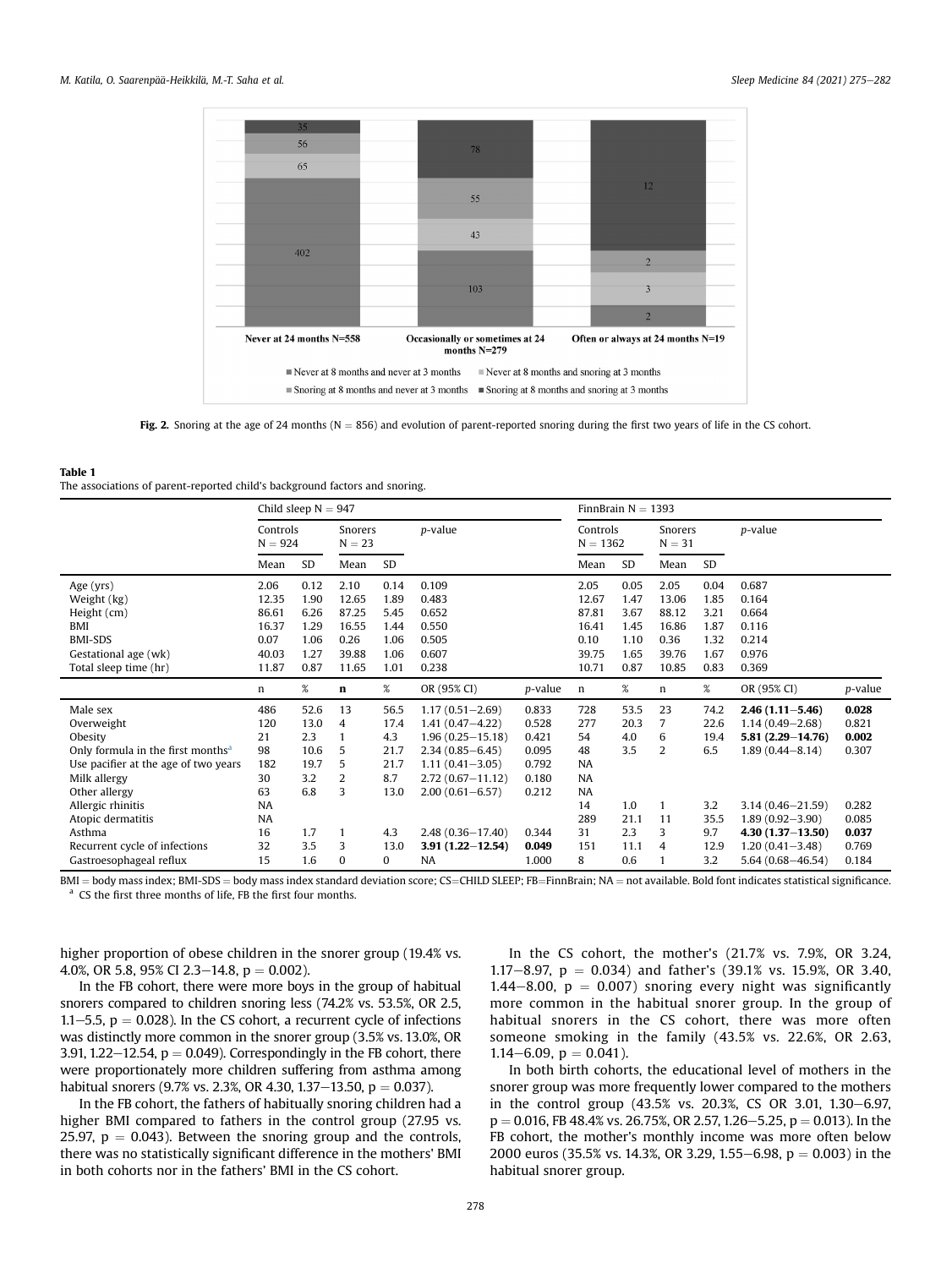#### Table 2

The associations of parent-reported family background factors and snoring.

|                                                                                                                               | Child sleep $N = 947$ |                      |                     |                      |                                                                   |                         | FinnBrain $N = 1393$   |                      |                     |                      |                                                                   |                         |  |
|-------------------------------------------------------------------------------------------------------------------------------|-----------------------|----------------------|---------------------|----------------------|-------------------------------------------------------------------|-------------------------|------------------------|----------------------|---------------------|----------------------|-------------------------------------------------------------------|-------------------------|--|
|                                                                                                                               | Controls<br>$N = 924$ |                      | Snorers<br>$N = 23$ |                      | <i>p</i> -value                                                   |                         | Controls<br>$N = 1362$ |                      | Snorers<br>$N = 31$ |                      | p-value                                                           |                         |  |
|                                                                                                                               | Mean                  | <b>SD</b>            | Mean                | <b>SD</b>            |                                                                   |                         | Mean                   | <b>SD</b>            | Mean                | <b>SD</b>            |                                                                   |                         |  |
| Mothers' BMI $\left(\frac{kg}{m^2}\right)^a$<br>Fathers' BMI $\frac{\text{kg}}{m^2}$ <sup>a</sup>                             | 24.59<br>26.16        | 4.31<br>3.52         | 25.70<br>26.89      | 4.88<br>2.54         | 0.221<br>0.436                                                    |                         | 24.66<br>25.97         | 5.14<br>3.78         | 25.72<br>27.95      | 5.66<br>6.22         | 0.300<br>0.043                                                    |                         |  |
|                                                                                                                               | n                     | $\%$                 | n                   | $\%$                 | OR (95% CI)                                                       | <i>p</i> -value         | n                      | %                    | n                   | %                    | OR (95% CI)                                                       | <i>p</i> -value         |  |
| Maternal snoring every night<br>Paternal snoring every night                                                                  | 73<br>147             | 7.9<br>15.9          | 5<br>9              | 21.7<br>39.1         | $3.24(1.17 - 8.97)$<br>$3.40(1.44 - 8.00)$                        | 0.034<br>0.007          | 116<br>112             | 8.5<br>8.2           | 3<br>5              | 9.7<br>16.1          | $1.15(0.35 - 3.84)$<br>$2.15(0.81 - 5.70)$                        | 0.744<br>0.176          |  |
| Maternal smoking during pregnancy<br>Paternal smoking during pregnancy                                                        | 40<br>240             | 4.3<br>26.0          | 3<br>8              | 13.0<br>34.8         | $3.32(0.94 - 11.68)$<br>$1.52(0.37 - 3.63)$                       | 0.082<br>0.342          | 157<br>225             | 11.5<br>16.5         | 6                   | 22.6<br>19.4         | $2.24(0.95 - 5.28)$<br>$1.21(0.49 - 2.99)$                        | 0.082<br>0.628          |  |
| Smoking in the family during previous<br>6 months or at the age of one year <sup>b</sup>                                      | 209                   | 22.6                 | 10                  | 43.5                 | $2.63(1.14 - 6.09)$                                               | 0.041                   | 74                     | 5.4                  | 2                   | 6.5                  | 1.20 (0.28 - 5.13)                                                | 0.685                   |  |
| Maternal lower level of education<br>Paternal lower level of education<br>Maternal monthly income $<$ 2000 $\in$ <sup>c</sup> | 188<br>283<br>621     | 20.3<br>30.6<br>67.2 | 10<br>10<br>18      | 43.5<br>43.5<br>78.3 | $3.01(1.30 - 6.97)$<br>$1.74(0.76 - 4.02)$<br>$1.78(0.65 - 4.78)$ | 0.016<br>0.252<br>0.368 | 364<br>364<br>195      | 26.7<br>26.7<br>14.3 | 25<br>11            | 48.4<br>22.6<br>35.5 | $2.57(1.26 - 5.25)$<br>$0.80(0.34 - 1.87)$<br>$3.29(1.55 - 6.98)$ | 0.013<br>0.686<br>0.003 |  |
| Paternal monthly income $<$ 2000 $\in$ <sup>c</sup>                                                                           | 312                   | 33.8                 | 12                  | 52.2                 | $2.14(0.93 - 4.91)$                                               | 0.076                   | 258                    | 18.9                 | 5                   | 16.1                 | $0.82(0.31 - 2.16)$                                               | 0.820                   |  |

 $BMI = body$  mass index; CS=CHILD SLEEP; FB=FinnBrain. Bold font indicates statistical significance. <br><sup>a</sup> CS when the child was two years old, FB when the child was one year old.

<span id="page-4-1"></span>

<span id="page-4-2"></span>b FB information from 275 mothers and 168 fathers, CS previous 6 months, FB when the child was one year old.

<span id="page-4-3"></span> $c$  CS at the end of pregnancy, FB at the beginning of pregnancy.

# 3.1. The adjusted risk

<span id="page-4-0"></span>Table 3

statistically significant in the second model as well  $(OR<sub>a</sub> 2.82,$ 1.27–6.23,  $p = 0.011$ ), see [Table 3](#page-4-0).

After controlling for age, sex, prevalence of asthma, and recurrent infections in the logistic regression models, parental snoring, the mother's lower level of education, and the mother's lower income associated with the child's habitual snoring (see [Table 3\)](#page-4-0).

In the CS cohort, parental snoring every night  $(OR<sub>a</sub> 2.75, 95% CI$ 1.11-6.78,  $p = 0.028$ ) added to the risk of habitual snoring after adjustment. In the FB cohort but not in the CS cohort, the association of the mother's lower income and the child's habitual snoring remained statistically significant in the multivariable model (CS OR<sub>a</sub> 2.12, 0.70–6.47, p = 0.182, FB OR<sub>a</sub> 2.88, 1.31–6.34, p = 0.009).

Considering that the educational level (CS 38.3% vs. 22.3%,  $p < 0.001$ , FB 51.3% vs. 26.5%,  $p = 0.001$ ) and monthly income (CS 79.9% vs. 67.3%,  $p = 0.004$ , FB 38.5% vs. 14.1%,  $p < 0.001$ ) of smoking mothers were more often lower compared to non-smoking mothers in both cohorts, we added the maternal smoking status into the second model. In the CS cohort parents' snoring every night (OR<sub>a</sub> 3.66, 1.34–10.01,  $p = 0.011$ ) and mother's lower level of education (OR<sub>a</sub> 2.78, 1.01–7.65,  $p = 0.048$ ) remained significantly related to the child's snoring. In the FB cohort, the association of mothers' lower income and the child's habitual snoring was

# 4. Discussion

Our results show that the prevalence of habitual snoring in Finland was lower than reported previously in other countries. The combined prevalence of habitual snoring in the two large birth cohorts was 2.3%, and the prevalence rates were virtually identical in both populations: 2.4% in the CHILD-SLEEP cohort and 2.2% in the FinnBrain cohort. In the CS cohort, the children not snoring at all during infancy had a persistent low risk for habitual snoring during the first two years of life. Habitual snoring was associated with several health and environmental factors such as parents' snoring, mother's lower socioeconomic status (SES), child's exposure to smoking, recurrent respiratory infections and asthma. Many of these factors can be altered and may provide important means to diminish the risk of the child snoring.

The reason for the low prevalence of habitual snoring among Finnish infants [\[19](#page-6-13)] and toddlers in our cohorts is not known. Since breastfeeding is known to protect from snoring [\[1,](#page-6-0)[19](#page-6-13)[,40,](#page-7-5)[41\]](#page-7-6), the

| The adjusted risk for snoring of parent reported background factors.                                          |                       |                                                  |                         |                      |                                                 |                         |  |  |  |  |  |
|---------------------------------------------------------------------------------------------------------------|-----------------------|--------------------------------------------------|-------------------------|----------------------|-------------------------------------------------|-------------------------|--|--|--|--|--|
|                                                                                                               | Child sleep $N = 947$ |                                                  |                         | FinnBrain $N = 1393$ |                                                 |                         |  |  |  |  |  |
|                                                                                                               | OR <sub>a</sub>       | 95% CI                                           | p                       | OR <sub>a</sub>      | 95% CI                                          |                         |  |  |  |  |  |
| Model $1a$                                                                                                    |                       |                                                  |                         |                      |                                                 |                         |  |  |  |  |  |
| Parental snoring every night<br>Maternal lower level of education<br>Maternal monthly income $\lt$ 2000 $\in$ | 2.75<br>2.93<br>2.12  | $1.11 - 6.78$<br>$1.15 - 7.46$<br>$0.70 - 6.47$  | 0.028<br>0.024<br>0.185 | 1.90<br>2.14<br>2.88 | $0.79 - 4.55$<br>$1.01 - 4.51$<br>$1.31 - 6.34$ | 0.151<br>0.047<br>0.009 |  |  |  |  |  |
| Model $2b$                                                                                                    |                       |                                                  |                         |                      |                                                 |                         |  |  |  |  |  |
| Parental snoring every night<br>Maternal lower level of education<br>Maternal monthly income $\lt$ 2000 $\in$ | 3.66<br>2.78<br>1.48  | $1.34 - 10.01$<br>$1.01 - 7.65$<br>$0.41 - 5.36$ | 0.011<br>0.048<br>0.552 | 1.84<br>2.09<br>2.82 | $0.76 - 4.44$<br>$0.99 - 4.44$<br>$1.27 - 6.23$ | 0.175<br>0.054<br>0.011 |  |  |  |  |  |

Bold font indicates statistical significance.

<span id="page-4-4"></span><sup>a</sup> Age, gender, recurrent cycle of infections and diagnosis of asthma controlled for.

<span id="page-4-5"></span>b Age, gender, recurrent cycle of infections, diagnosis of asthma and mother's smoking status controlled for.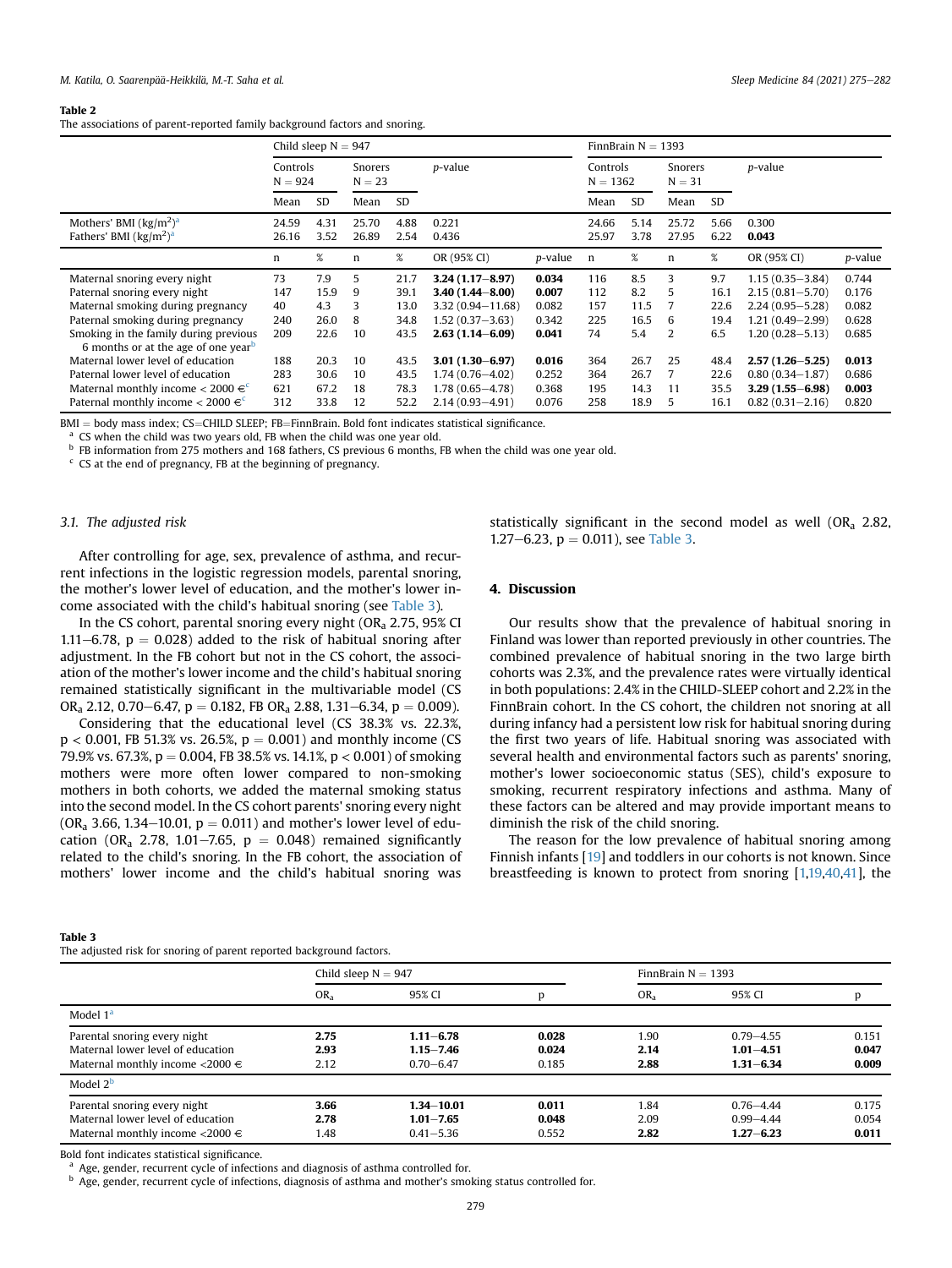very high breastfeeding numbers in our country may explain some of this low snoring prevalence among infants.

Furthermore, in both our birth cohorts, the parents were relatively highly educated. Lower SES [[2](#page-6-10)[,22](#page-6-14)] is a risk factor for childhood snoring that has been identified in previous studies. In the CS cohort, the mother's lower monthly income associated with habitual snoring at two years. In addition, in both cohorts a lower maternal educational level was significantly related to the toddler's habitual snoring. We hypothesize that the low prevalence of snoring is connected to the fact that both of our cohorts are skewed toward higher socioeconomic classes. In line with this, Bonuck et al. reported a higher prevalence of snoring [\[1\]](#page-6-0) where the proportion of mothers with lower education was considerably higher (62.3%) compared to our study populations (CS 20.9%, FB 27.2%). When we stratified the sample according to education, we found that the prevalence of snoring was 5.1% in the CS and 4.0% in the FB cohort in families with lower maternal education. These figures are somewhat closer to those reported previously, albeit at the lower end of the spectrum.

In addition, another explanation for the unexpectedly low prevalence of snoring among Finnish children could be the somewhat pure outdoor air, given the evidence that air pollution may affect the incidence of sleep-disordered breathing in children [[42](#page-7-7),[43](#page-7-8)]. Further research is undoubtedly needed to clarify the background of the distinct SDB prevalence in different countries.

The first-line therapy for OSA in childhood is adenotonsillectomy. In our study population, adenoidectomy was performed in nine children in the CS cohort. None of these children were in the group of habitual snorers at the age of two years. In the FB cohort, there were 20 children who had had their adenoids removed, all of whom were in the group with no reported habitual snoring at 24 months. There was one child alone who snored habitually regardless of adenoidectomy. If we assume that all these aforementioned children would have snored without adenoidectomy, the prevalence of habitual snoring would have been 3.4% in the CS and 3.7% in the FB cohort. Even in this scenario, Finnish toddlers to date seem to snore markedly less than reported previously.

There are multifactorial mechanisms including environmental factors and genetic aspects behind childhood snoring. Additionally to socioeconomic status and environmental air quality, snoring in the family is a well-known risk factor for children's snoring  $[17-19]$  $[17-19]$  $[17-19]$ and these factors were established in our present study as well. In the CS cohort, parental snoring associated significantly with the toddler's habitual snoring. Inherited anatomic factors that determine facial structure and body composition explain the tendency to snore in some families. In addition, obesity runs in the family.

The high frequency of upper respiratory infections is a risk factor for snoring [[13\]](#page-6-6), and we found the same association in our study in the CS cohort, where children with a recurrent cycle of infection snored more often habitually compared to children without cyclic infections. However, the same association was not seen in the FB cohort. The prevalence of recurrent infections was markedly low (3.7%) in the CS cohort, considering that approximately 10% of children aged under two years are estimated to suffer from frequent infections [[44](#page-7-9)]. In the FB cohort, the prevalence of recurrent infections was 11%. The more specific phenotype of these children with recurrent respiratory infections in the FB cohort has been reported previously [[45](#page-7-10)]. Most of the children with cyclic infections had more than five respiratory infections before 2 years of age (77% vs. 16%) and more frequent antibiotic treatments compared to the comparison group in the FB cohort. In the CS cohort, information on antibiotic treatments was not available. Some 51% of the children with a recurrent cycle of infection had more than five infections. In total, a substantially limited proportion of children in the CS cohort had had more than five infections compared to the children in the FB cohort (4.8% vs. 26%) based on

parental reports. The underlying reason for this difference remains unknown along with the lacking association of recurrent infections and children's snoring in the FB cohort.

Despite the absent association between infections and snoring, the diagnosis of asthma associated with habitual snoring in the FB cohort. Since the diagnosis of asthma is usually made based on a history of recurrent wheezing during respiratory infections, we think that the association of snoring and asthma in the FB cohort might reflect the association of snoring and cyclic infections in the CS cohort. However, the number of children with a diagnosis of asthma in both cohorts was rather low, so it is troublesome to establish the statistical significance.

Some studies have reported a higher incidence of snoring in boys compared to girls [\[13](#page-6-6)[,17](#page-6-11)]. In the FB cohort, there were significantly more boys among the group of habitual snorers, but we did not find the same difference in the CS cohort. In our study, this can be explained by the fact that boys in the FB cohort were significantly more often overweight or obese than girls (25.4% vs 14.5%, OR 1.51, 1.27 $-1.80$ ,  $p < 0.001$ ). In the CS cohort the prevalence of overweight was somewhat lover (15.0% in boys and 11.0% in girls). The protective effect on female gender concerning childhood snoring remains to be established in further studies.

A meta-analysis of 24 studies among children indicates that tobacco smoke exposure increases the risk of habitual snoring [\[46\]](#page-7-11). The specific pathways by which exposure to tobacco smoke induces snoring are not known. It has been hypothesized that upper airway inflammation caused by chronic irritant exposure could be one explanation. In the CS cohort, the children of smoking parents snored habitually significantly more often compared to children living in smoke-free families. This association could serve as a supplementary tool for healthcare workers to be used in counselling and encouraging parents to quit smoking.

Previous longitudinal studies concerning snoring during early childhood are scarce. During the first two years of life, the prevalence of habitual snoring remained low among Finnish children in the CS cohort. The children not snoring at all during infancy seemed to have a persistent low risk for habitual snoring subsequently at the age of eight and 24 months, and vice versa. Overall, as many as half of the children (47%) in the CS cohort did not snore at any measurement point.

Despite the paucity of longitudinal information regarding toddlers' habitual snoring, there is a reasonable amount of data that parent-reported snoring may represent multiple phenotypes. Kamal et al. [[16\]](#page-6-9) reported four different SDB symptom trajectories up to two years of age; no-SDB, early SDB, late SDB, and persistent SDB. In every trajectory, they found different risk factors for SDB symptoms. Rhinitis and prior day-care seemed to add to the risk of snoring, daytime sleepiness, and attention deficit hyperactivity disorder symptoms in all trajectories. In addition, Freeman and Bonuck [\[47](#page-7-12)] defined five clusters during childhood; early snoring, early apnea, late snoring and mouth-breathing, normal, and all SDB after infancy. Children in the clusters of early snoring and early apnea alone developed the symptoms during the first two years of life. Some 50% of children were classified in the normal cluster, and these families were characterized by higher SES and a lower prevalence of smoking by the mothers.

The various phenotypes of SDB symptoms and the different risk factors in each cluster can explain the differences in the associations with habitual snoring in the CS and FB cohorts. Since the amount of habitually snoring children in our birth cohorts was limited (CS  $N = 23$ , FB  $N = 31$ ) due to the low snoring prevalence, the evaluation of different phenotypes in our study population was not possible. Considering the low prevalence of snoring during early childhood in Finland, it would be interesting to study these phenotypes in a case control study in the future.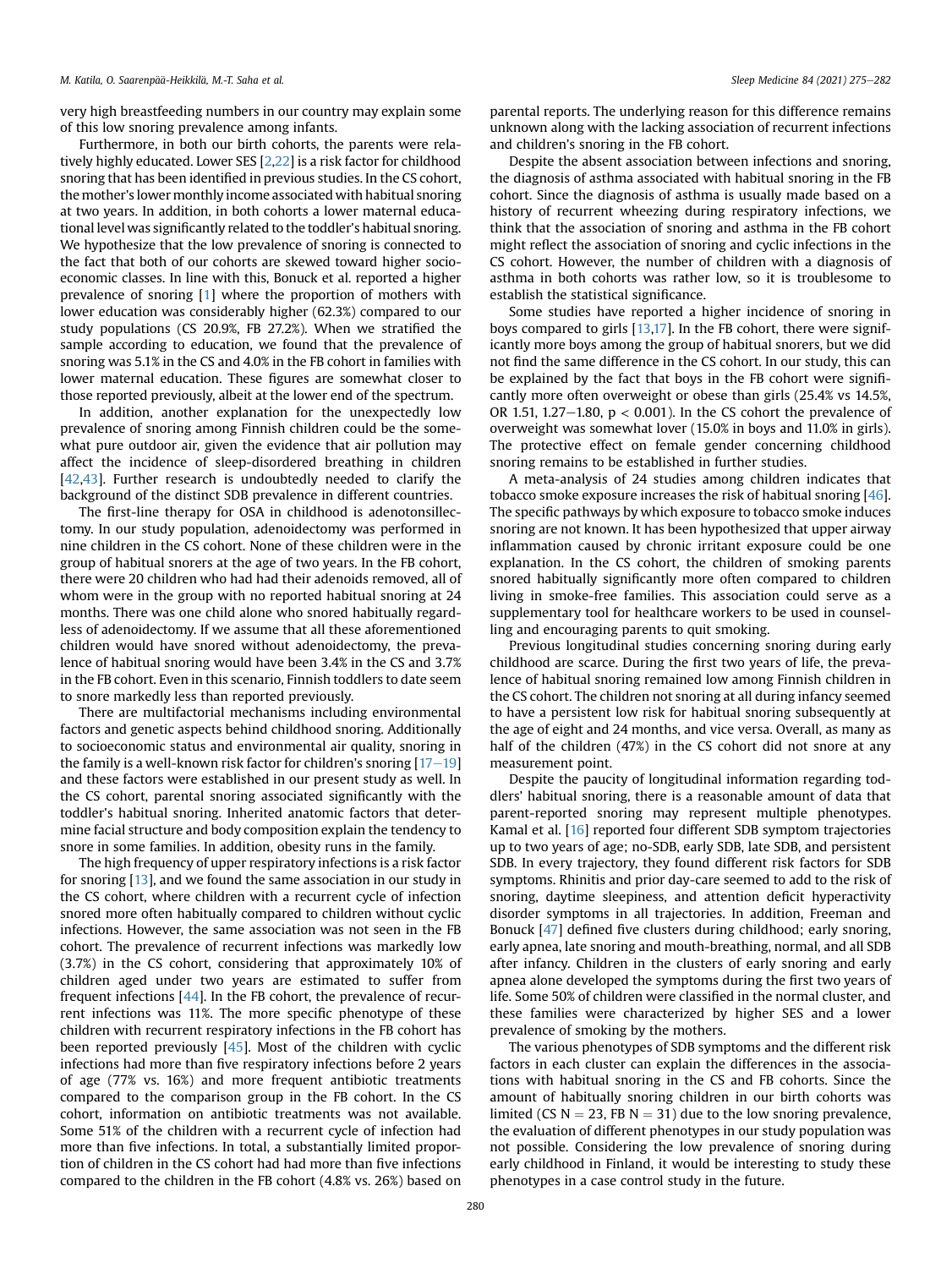This study is based on comprehensive questionnaire surveys from two large birth cohorts, the CS ( $N = 947$ ) and the FB  $(N = 1393)$ . Further along in the CS cohort, we report the longitudinal aspect of snoring during early childhood. Comparable to our previous study covering snoring in infancy, the number of habitual snorers remained small in this study, and even larger samples or case-control study settings are needed in the future.

Polysomnography is considered to be the gold standard for diagnosing sleep disorders, and the absence of an objective measurement of snoring is a limitation in a community-based survey study. However, in this kind of large cohort study, overnight sleep recording is remarkably difficult to accomplish. We used standardized scales to assess the children's snoring in the questionnaires. As the snoring prevalence was practically identical in the two independent cohorts, we assume that the result of our study demonstrates rather accurately the prevalence of snoring among children in Finland.

In conclusion, our study suggests that the prevalence of habitual snoring among Finnish toddlers is notably lower (2.3%) than reported previously. Furthermore, risk for habitual snoring remained low from infancy to toddlerhood. Screening and administering preventive interventions for risk factors for snoring in early childhood may apply a tool to reduce the well-documented negative health consequences of SDB in later life.

### Funding

The project was funded by the Academy of Finland (Linnea Karlsson: #308589 & Juulia Paavonen: #308588), the Signe and Ane Gyllenberg Foundation, the Yrjö Jahnson Foundation, the Foundation for Pediatric Research, the Finnish Cultural Foundation, the Competitive Research Financing of the Expert Responsibility Area of Tampere University Hospital, the Hospital District of Southwest Finland, the Arvo and Lea Ylppo Foundation, the Doctors' Association in Tampere, the Tampere Tuberculosis Foundation, and the Research Foundation of the Pulmonary Diseases.

#### Credit author statement

Maija Katila: Conceptualization, Formal analysis, Investigation, Methodology, Writing  $-$  original draft. Outi Saarenpää-Heikkilä: Conceptualization, Investigation, Methodology, Writing  $-$  review and editing, Supervision. Marja-Terttu Saha: Writing  $-$  review and editing, Supervision. Nina Vuorela: Writing  $-$  review and editing. Heini Huhtala: Formal analysis, Writing  $-$  review and editing. Laura S. Korhonen: Data curation, Writing  $-$  review and editing. **Minna Lukkarinen:** Data curation, Writing  $-$  review and editing. **Jetro Tuulari:** Writing  $-$  review and editing. **Linnea Karlsson:** Data curation, Resources, Writing  $-$  review and editing. **Hasse Karlsson:** Writing  $-$  review and editing. **E. Juulia Paavo**nen: Conceptualization, Data curation, Formal analysis, Methodology, Writing  $-$  review and editing, Supervision.

# Conflict of interest

None declared.

The ICMJE Uniform Disclosure Form for Potential Conflicts of Interest associated with this article can be viewed by clicking on the following link: <https://doi.org/10.1016/j.sleep.2021.06.004>.

#### References

<span id="page-6-0"></span>[1] [Bonuck KA, Chervin RD, Cole TJ, et al. Prevalence and persistence of sleep](http://refhub.elsevier.com/S1389-9457(21)00335-X/sref1) [disordered breathing symptoms in young children: a 6-year population-based](http://refhub.elsevier.com/S1389-9457(21)00335-X/sref1) [cohort study. Sleep 2011 Jul 1;34\(7\):875](http://refhub.elsevier.com/S1389-9457(21)00335-X/sref1)-[84](http://refhub.elsevier.com/S1389-9457(21)00335-X/sref1).

- <span id="page-6-10"></span>[2] [Gill AI, Schaughency E, Galland BC. Prevalence and factors associated with](http://refhub.elsevier.com/S1389-9457(21)00335-X/sref2) [snoring in 3-year olds: early links with behavioral adjustment. Sleep Med](http://refhub.elsevier.com/S1389-9457(21)00335-X/sref2) 2012 Oct:13(9):1191-[7.](http://refhub.elsevier.com/S1389-9457(21)00335-X/sref2)
- <span id="page-6-2"></span>[3] [Byars KC, Yolton K, Rausch J, et al. Prevalence, patterns, and persistence of](http://refhub.elsevier.com/S1389-9457(21)00335-X/sref3) sleep problems in the fi[rst 3 years of life. Pediatrics 2012 Feb;129\(2\):](http://refhub.elsevier.com/S1389-9457(21)00335-X/sref3)  $e^{276-84}$
- <span id="page-6-1"></span>[4] [Liukkonen K, Virkkula P, Aronen ET, et al. All snoring is not adenoids in young](http://refhub.elsevier.com/S1389-9457(21)00335-X/sref4) [children. Int J Pediatr Otorhinolaryngol 2008 Jun;72\(6\):879](http://refhub.elsevier.com/S1389-9457(21)00335-X/sref4)-[84](http://refhub.elsevier.com/S1389-9457(21)00335-X/sref4).
- <span id="page-6-3"></span>[5] [Katila M, Saarenp](http://refhub.elsevier.com/S1389-9457(21)00335-X/sref5)ää[-Heikkil](http://refhub.elsevier.com/S1389-9457(21)00335-X/sref5)ä [O, Saha MT, et al. Parental reports showed that](http://refhub.elsevier.com/S1389-9457(21)00335-X/sref5) [snoring in infants at three and eight months associated with snoring parents](http://refhub.elsevier.com/S1389-9457(21)00335-X/sref5) and smoking mothers. Acta Paediatr  $2019$  Sep:  $108(9)$ :  $1686 - 94$  $1686 - 94$ .
- <span id="page-6-21"></span>[6] [Piteo AM, Lushington K, Roberts RM, et al. Prevalence of snoring and associ](http://refhub.elsevier.com/S1389-9457(21)00335-X/sref6)ated factors in infancy. Sleep Med  $2011$  Sep: $12(8)$ : $787-92$ .
- [7] [Kuehni CE, Strippoli MP, Chauliac ES, et al. Snoring in preschool children:](http://refhub.elsevier.com/S1389-9457(21)00335-X/sref7) [prevalence, severity and risk factors. Eur Respir J 2008 Feb;31\(2\):326](http://refhub.elsevier.com/S1389-9457(21)00335-X/sref7)–[33](http://refhub.elsevier.com/S1389-9457(21)00335-X/sref7).
- [8] [Mitchell EA, Thompson JM. Snoring in the](http://refhub.elsevier.com/S1389-9457(21)00335-X/sref8) first year of life. Acta Paediatr 2003  $Arr92(4)$  $Arr92(4)$  $Arr92(4)$ :425-9.
- <span id="page-6-18"></span>[9] [Montgomery-Downs HE, Gozal D. Sleep habits and risk factors for sleep](http://refhub.elsevier.com/S1389-9457(21)00335-X/sref9)[disordered breathing in infants and young toddlers in Louisville, Kentucky.](http://refhub.elsevier.com/S1389-9457(21)00335-X/sref9) Sleep Med 2006 Apr:  $7(3):211-9$  $7(3):211-9$ .
- [10] [Li AM, Sadeh A, Au CT, et al. Prevalence of habitual snoring and its correlates](http://refhub.elsevier.com/S1389-9457(21)00335-X/sref10) [in young children across the Asia Paci](http://refhub.elsevier.com/S1389-9457(21)00335-X/sref10)fic. J Paediatr Child Health 2013 Feb: 4[9](http://refhub.elsevier.com/S1389-9457(21)00335-X/sref10)(2): E153-9.
- <span id="page-6-4"></span>[11] [Arens R, Marcus CL. Pathophysiology of upper airway obstruction: a devel](http://refhub.elsevier.com/S1389-9457(21)00335-X/sref11)[opmental perspective. Sleep 2004 Aug 1;27\(5\):997](http://refhub.elsevier.com/S1389-9457(21)00335-X/sref11)-[1019.](http://refhub.elsevier.com/S1389-9457(21)00335-X/sref11)
- <span id="page-6-5"></span>[12] [M](http://refhub.elsevier.com/S1389-9457(21)00335-X/sref12)äki P, Lehtinen-Jacks S, Vuorela N, et al. Data on prevalence of overweight [among Finnish children available in an increasing number of municipalities](http://refhub.elsevier.com/S1389-9457(21)00335-X/sref12) through the Avohilmo Register. Suom Laakaril 2018:73([41](http://refhub.elsevier.com/S1389-9457(21)00335-X/sref12)):2336-41.
- <span id="page-6-6"></span>[13] [Kukwa W, Guilleminault C, Tomaszewska M, et al. Prevalence of upper res](http://refhub.elsevier.com/S1389-9457(21)00335-X/sref13)[piratory tract infections in habitually snoring and mouth breathing children.](http://refhub.elsevier.com/S1389-9457(21)00335-X/sref13) [Int J Pediatr Otorhinolaryngol 2018 Apr;107:37](http://refhub.elsevier.com/S1389-9457(21)00335-X/sref13)-[41](http://refhub.elsevier.com/S1389-9457(21)00335-X/sref13).
- <span id="page-6-7"></span>[14] [Wang X, Gao X, Yang Q, et al. Sleep disorders and allergic diseases in Chinese](http://refhub.elsevier.com/S1389-9457(21)00335-X/sref14) [toddlers. Sleep Med 2017 Sep;37:174](http://refhub.elsevier.com/S1389-9457(21)00335-X/sref14)-[9](http://refhub.elsevier.com/S1389-9457(21)00335-X/sref14).
- <span id="page-6-8"></span>[15] [Hu JM, Lin CS, Chen SJ, et al. Association between obstructive sleep apnea and](http://refhub.elsevier.com/S1389-9457(21)00335-X/sref15) [atopic dermatitis in children: a nationwide, population-based cohort study.](http://refhub.elsevier.com/S1389-9457(21)00335-X/sref15) Pediatr Allergy Immunol 2018 May; 29(3): 260-[6.](http://refhub.elsevier.com/S1389-9457(21)00335-X/sref15)
- <span id="page-6-9"></span>[16] [Kamal M, Tamana SK, Smithson L, et al. Phenotypes of sleep-disordered](http://refhub.elsevier.com/S1389-9457(21)00335-X/sref16) [breathing symptoms to two years of age based on age of onset and dura-](http://refhub.elsevier.com/S1389-9457(21)00335-X/sref16)tion of symptoms. Sleep Med 2018 Aug; 48: 93-[100](http://refhub.elsevier.com/S1389-9457(21)00335-X/sref16).
- <span id="page-6-11"></span>[17] [Kaditis AG, Finder J, Alexopoulos EI, et al. Sleep-disordered breathing in 3,680](http://refhub.elsevier.com/S1389-9457(21)00335-X/sref17) [Greek children. Pediatr Pulmonol 2004 Jun;37\(6\):499](http://refhub.elsevier.com/S1389-9457(21)00335-X/sref17)-[509.](http://refhub.elsevier.com/S1389-9457(21)00335-X/sref17)
- <span id="page-6-12"></span>[18] [Li AM, Au CT, So HK, et al. Prevalence and risk factors of habitual snoring in](http://refhub.elsevier.com/S1389-9457(21)00335-X/sref18) [primary school children. Chest 2010 Sep;138\(3\):519](http://refhub.elsevier.com/S1389-9457(21)00335-X/sref18)-[27](http://refhub.elsevier.com/S1389-9457(21)00335-X/sref18).
- <span id="page-6-13"></span>[19] [Katila M, Saarenpaa-Heikkila O, Saha MT, et al. Parental reports showed that](http://refhub.elsevier.com/S1389-9457(21)00335-X/sref19) [snoring in infants at three and eight months associated with snoring parents](http://refhub.elsevier.com/S1389-9457(21)00335-X/sref19) [and smoking mothers. Acta Paediatr 2019 Sep;108\(9\):1686](http://refhub.elsevier.com/S1389-9457(21)00335-X/sref19)-[94.](http://refhub.elsevier.com/S1389-9457(21)00335-X/sref19)
- [20] [Ersu R, Arman AR, Save D, et al. Prevalence of snoring and symptoms of sleep](http://refhub.elsevier.com/S1389-9457(21)00335-X/sref20)[disordered breathing in primary school children in istanbul. Chest 2004](http://refhub.elsevier.com/S1389-9457(21)00335-X/sref20) [Jul;126\(1\):19](http://refhub.elsevier.com/S1389-9457(21)00335-X/sref20)-[24](http://refhub.elsevier.com/S1389-9457(21)00335-X/sref20).
- [21] [Zhu Y, Au CT, Leung TF, et al. Effects of passive smoking on snoring in pre](http://refhub.elsevier.com/S1389-9457(21)00335-X/sref21)[school children. J Pediatr 2013 Oct;163\(4\):1158](http://refhub.elsevier.com/S1389-9457(21)00335-X/sref21)-[62. e4](http://refhub.elsevier.com/S1389-9457(21)00335-X/sref21).
- <span id="page-6-14"></span>[22] [Friberg D, Lundkvist K, Li X, et al. Parental poverty and occupation as risk](http://refhub.elsevier.com/S1389-9457(21)00335-X/sref22) [factors for pediatric sleep-disordered breathing. Sleep Med 2015 Sep;16\(9\):](http://refhub.elsevier.com/S1389-9457(21)00335-X/sref22) [1169](http://refhub.elsevier.com/S1389-9457(21)00335-X/sref22)-[75.](http://refhub.elsevier.com/S1389-9457(21)00335-X/sref22)
- <span id="page-6-15"></span>[23] [Brouillette RT, Horwood L, Constantin E, et al. Childhood sleep apnea and](http://refhub.elsevier.com/S1389-9457(21)00335-X/sref23) [neighborhood disadvantage. J Pediatr 2011 May;158\(5\):789](http://refhub.elsevier.com/S1389-9457(21)00335-X/sref23)-[795.e1.](http://refhub.elsevier.com/S1389-9457(21)00335-X/sref23)
- <span id="page-6-16"></span>[24] [Li AM, Au CT, Ho C, et al. Blood pressure is elevated in children with primary](http://refhub.elsevier.com/S1389-9457(21)00335-X/sref24) snoring. J Pediatr 2009 Sep;155 $(3)$ :362-[368.e1.](http://refhub.elsevier.com/S1389-9457(21)00335-X/sref24)
- [25] [Biggs SN, Vlahandonis A, Anderson V, et al. Long-term changes in neuro](http://refhub.elsevier.com/S1389-9457(21)00335-X/sref25)[cognition and behavior following treatment of sleep disordered breathing in](http://refhub.elsevier.com/S1389-9457(21)00335-X/sref25) school-aged children. Sleep 2014 Jan  $1;37(1);77-84$  $1;37(1);77-84$ .
- [26] [Brockmann PE, Urschitz MS, Schlaud M, et al. Primary snoring in school](http://refhub.elsevier.com/S1389-9457(21)00335-X/sref26) [children: prevalence and neurocognitive impairments. Sleep Breath 2012](http://refhub.elsevier.com/S1389-9457(21)00335-X/sref26) Mar; 16(1): 23-[9](http://refhub.elsevier.com/S1389-9457(21)00335-X/sref26).
- [27] [Vlahandonis A, Yiallourou SR, Sands SA, et al. Long-term changes in blood](http://refhub.elsevier.com/S1389-9457(21)00335-X/sref27) [pressure control in elementary school-aged children with sleep-disordered](http://refhub.elsevier.com/S1389-9457(21)00335-X/sref27)  $\overline{b}$  breathing. Sleep Med 2014 Jan; 15(1):83-[90.](http://refhub.elsevier.com/S1389-9457(21)00335-X/sref27)
- <span id="page-6-17"></span>[28] [Li AM, Zhu Y, Au CT, et al. Natural history of primary snoring in school-aged](http://refhub.elsevier.com/S1389-9457(21)00335-X/sref28) children: a 4-year follow-up study. Chest  $2013$  Mar;  $143(3)$ :  $729-35$  $729-35$ .
- <span id="page-6-19"></span>[29] [Kelmanson IA. Snoring, noisy breathing in sleep and daytime behaviour in 2-](http://refhub.elsevier.com/S1389-9457(21)00335-X/sref29) [4-month-old infants. Eur J Pediatr 2000 Oct;159\(10\):734](http://refhub.elsevier.com/S1389-9457(21)00335-X/sref29)-[9](http://refhub.elsevier.com/S1389-9457(21)00335-X/sref29).
- <span id="page-6-20"></span>[30] [Gislason T, Benediktsdottir B. Snoring, apneic episodes, and nocturnal hyp](http://refhub.elsevier.com/S1389-9457(21)00335-X/sref30)[oxemia among children 6 months to 6 years old. An epidemiologic study of](http://refhub.elsevier.com/S1389-9457(21)00335-X/sref30) lower limit of prevalence. Chest 1995 Apr;  $107(4)$ :  $963-6$ .
- <span id="page-6-22"></span>[31] [Juulia Paavonen E, Saarenpaa-Heikkila O, Polkki P, et al. Maternal and paternal](http://refhub.elsevier.com/S1389-9457(21)00335-X/sref31) [sleep during pregnancy in the Child-sleep birth cohort. Sleep Med 2017](http://refhub.elsevier.com/S1389-9457(21)00335-X/sref31)  $Jan:29:47-56$
- <span id="page-6-23"></span>[32] [Karlsson L, Tolvanen M, Scheinin NM, et al. Cohort pro](http://refhub.elsevier.com/S1389-9457(21)00335-X/sref32)file: the FinnBrain birth [cohort study \(FinnBrain\). Int J Epidemiol 2018 Feb 1;47\(1\):15](http://refhub.elsevier.com/S1389-9457(21)00335-X/sref32)-[16j](http://refhub.elsevier.com/S1389-9457(21)00335-X/sref32).
- <span id="page-6-24"></span>[33] [Korja R, Nolvi S, Kataja EL, et al. The courses of maternal and paternal](http://refhub.elsevier.com/S1389-9457(21)00335-X/sref33) [depressive and anxiety symptoms during the prenatal period in the FinnBrain](http://refhub.elsevier.com/S1389-9457(21)00335-X/sref33) [Birth Cohort study. PloS One 2018 Dec 17;13\(12\):e0207856.](http://refhub.elsevier.com/S1389-9457(21)00335-X/sref33)
- <span id="page-6-25"></span>[34] [Partinen M, Gislason T. Basic Nordic Sleep Questionnaire \(BNSQ\): a quanti](http://refhub.elsevier.com/S1389-9457(21)00335-X/sref34)[tated measure of subjective sleep complaints. J Sleep Res 1995 Jun;4\(S1\):](http://refhub.elsevier.com/S1389-9457(21)00335-X/sref34)  $150 - 5.$  $150 - 5.$  $150 - 5.$  $150 - 5.$